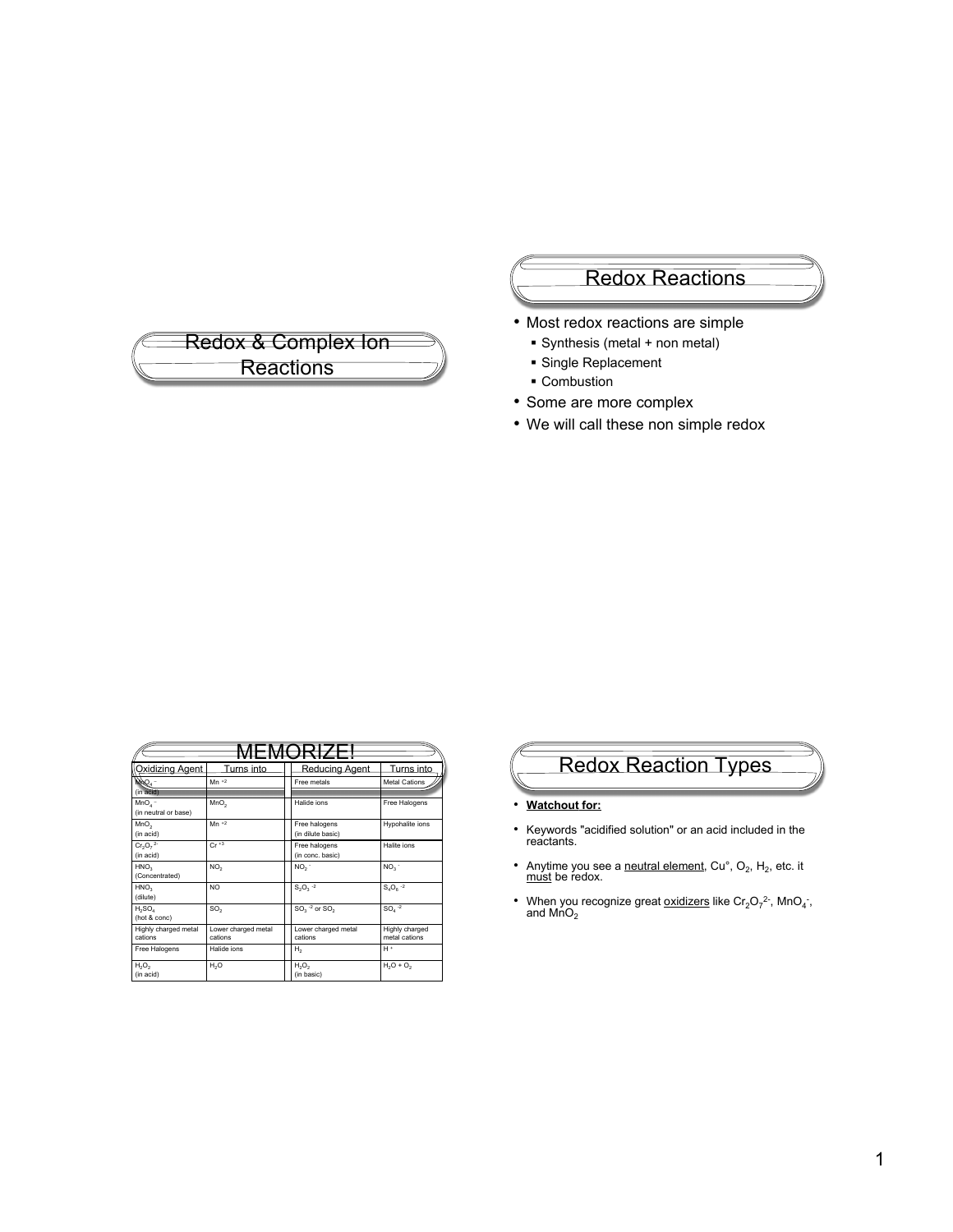### Reaction Example 1

• Solid copper reacts with *dilute* nitric acid solution

# Reaction Example 2

• A solution of potassium permanganate is mixed with an *alkaline solution* of sodium sulfite

# Reaction Example 3

• Hydrogen peroxide is added to a solution of iron (II) sulfate



• Although the names of complex ions can look crazy, the formula are simply knowing the patterns, much like naming hydrocarbons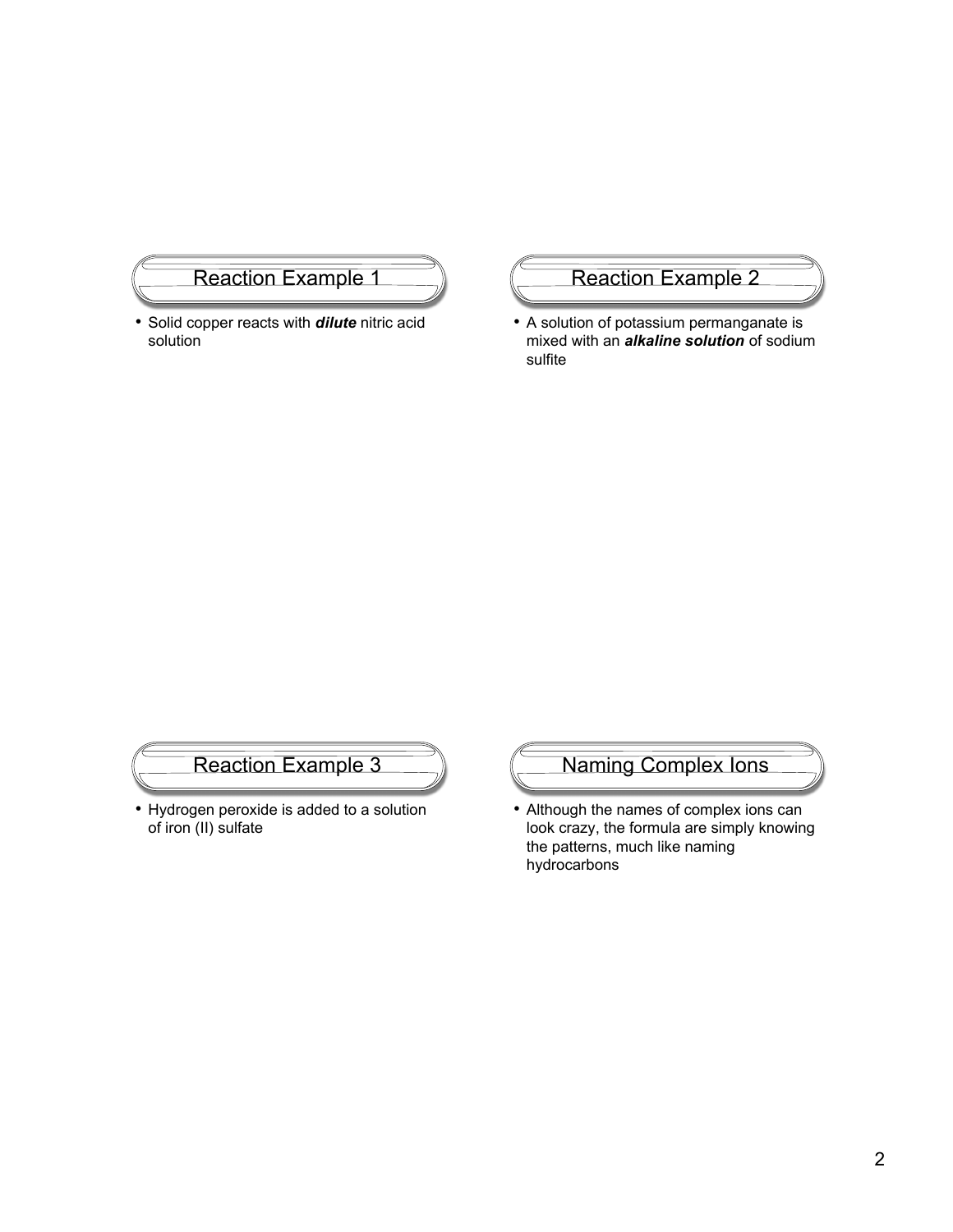| Naming Ligands  |          |  |
|-----------------|----------|--|
| $H_2O$          | aqua     |  |
| NH <sub>3</sub> | ammine   |  |
| OH -            | hydroxo  |  |
| $Cl -$          | chloro   |  |
| F-              | fluoro   |  |
| $CN -$          | cyano    |  |
| CO              | carbonyl |  |
| NO <sub>2</sub> | nitrito  |  |
| <b>NO</b>       | nitrosyl |  |

# Prefixes for Ligands

| 2  | di    |
|----|-------|
| 3  | tri   |
|    | tetra |
| 5  | penta |
| ุล | hexa  |



- 
- hexaaquacopper(II)
- The (II) is the charge of the copper NOT the charge on the complex ion!
- **Example**
- Name  $[A|(H_2O)_6]$ <sup>3+</sup>
- hexaaquaaluminium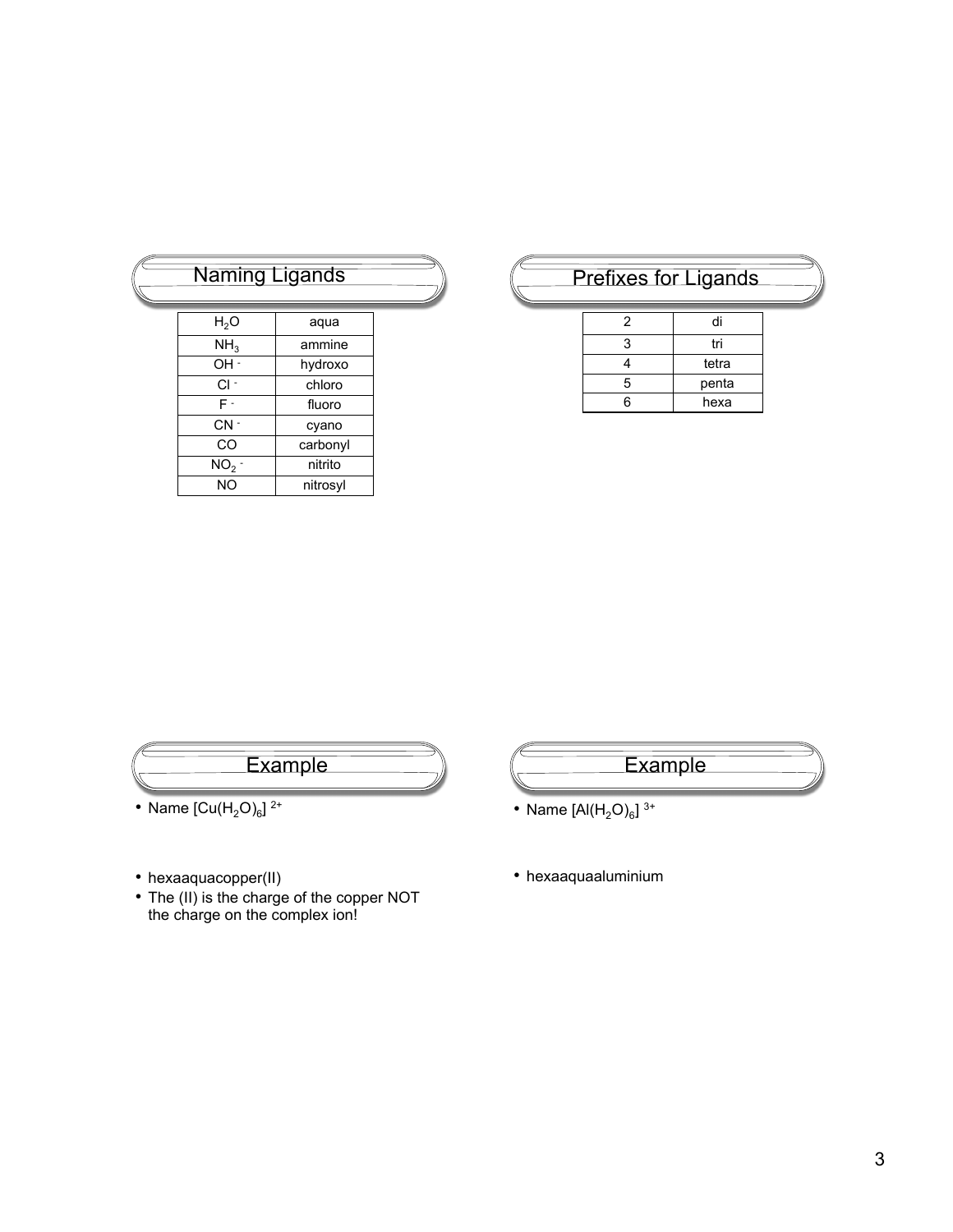### Negative Complex Ions

- A negatively charged complex ion is called an *anionic complex*.
- In this case the name of the metal is modified to show that it has ended up in a negative ion.
- This is shown by the ending **-ate**.

# Negative Names

| cobalt   | cobaltate |
|----------|-----------|
| aluminum | aluminate |
| chromium | chromate  |
| vanadium | vanadate  |
| copper   | cuprate   |
| Iron     | ferrate   |
| silver   | argenate  |



- [CuCl<sub>4</sub>]  $^{2}$ -
- tetrachlorocuprate(II)
- **Example**
- $[Al(H_2O)_2(OH)_4]$  –
- diaquatetrahydroxoaluminate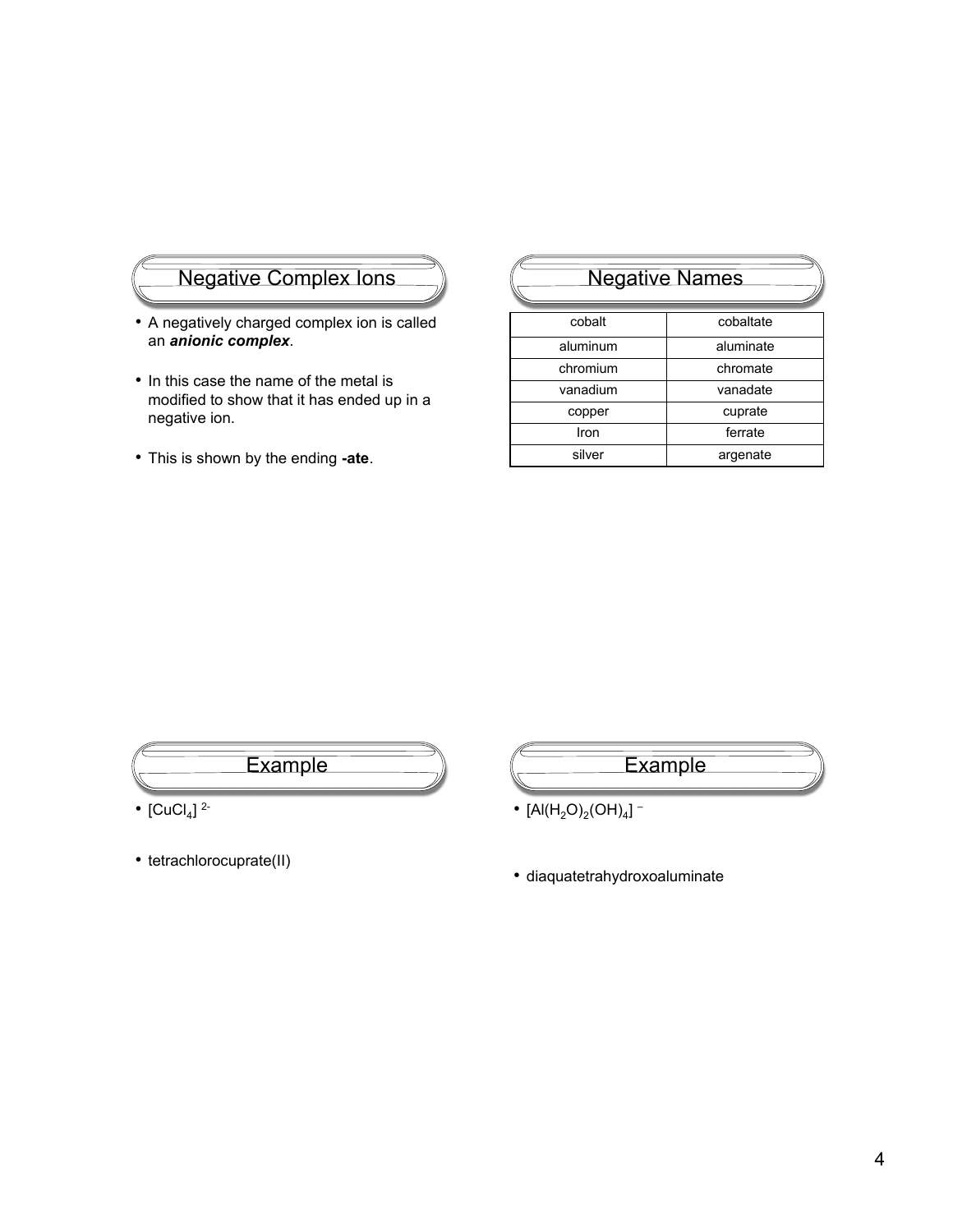#### Name these compounds

- $[Fe(H<sub>2</sub>O)<sub>6</sub>]Cl<sub>2</sub>$
- hexaquoiron (II) chloride
- [Cr(H2O)3(OH)3]
- triaquotrihydroxochromium (III)
- $K_2$ [CoCl<sub>4</sub>]
- potassium tetrachlorocobaltate (II)

| Colors                                                                 |                    |  |  |  |
|------------------------------------------------------------------------|--------------------|--|--|--|
| Formula                                                                | Color              |  |  |  |
| $[Cr(H2O)8]2+$                                                         | Blue               |  |  |  |
| $[Cr(H_2O)_6]^{3+}$                                                    | <b>Blue/Violet</b> |  |  |  |
| $[Mn(H_2O)_6]^{2+}$                                                    | Very pale pink     |  |  |  |
| $[Fe(H2O)6]2+$                                                         | Pale green         |  |  |  |
| $[Fe(H_2O)_6]^{3+}$                                                    | Yellow/brown       |  |  |  |
| $\left[\textrm{Co}(\textrm{H}_{2}\textrm{O})_{\textrm{e}}\right]^{2+}$ | Pink               |  |  |  |
| $[Ni(H_2O)_6]^{2+}$                                                    | Green              |  |  |  |
| $[Cu(H2O)6]2+$                                                         | Blue               |  |  |  |

### **Reactions**

• Be on the lookout for the words concentrated,  $NH<sub>3</sub>$  with transition metals, and aluminum

# Complexation Reactions

- a solution of Nickel (II) ions reacts with excess or *concentrated* ammonia
- Ni <sup>2+</sup> + 4NH<sub>3</sub>  $\rightarrow$  [Ni(NH<sub>3</sub>)<sub>4</sub>]<sup>2+</sup>
- Use twice the number of ligands as the charge